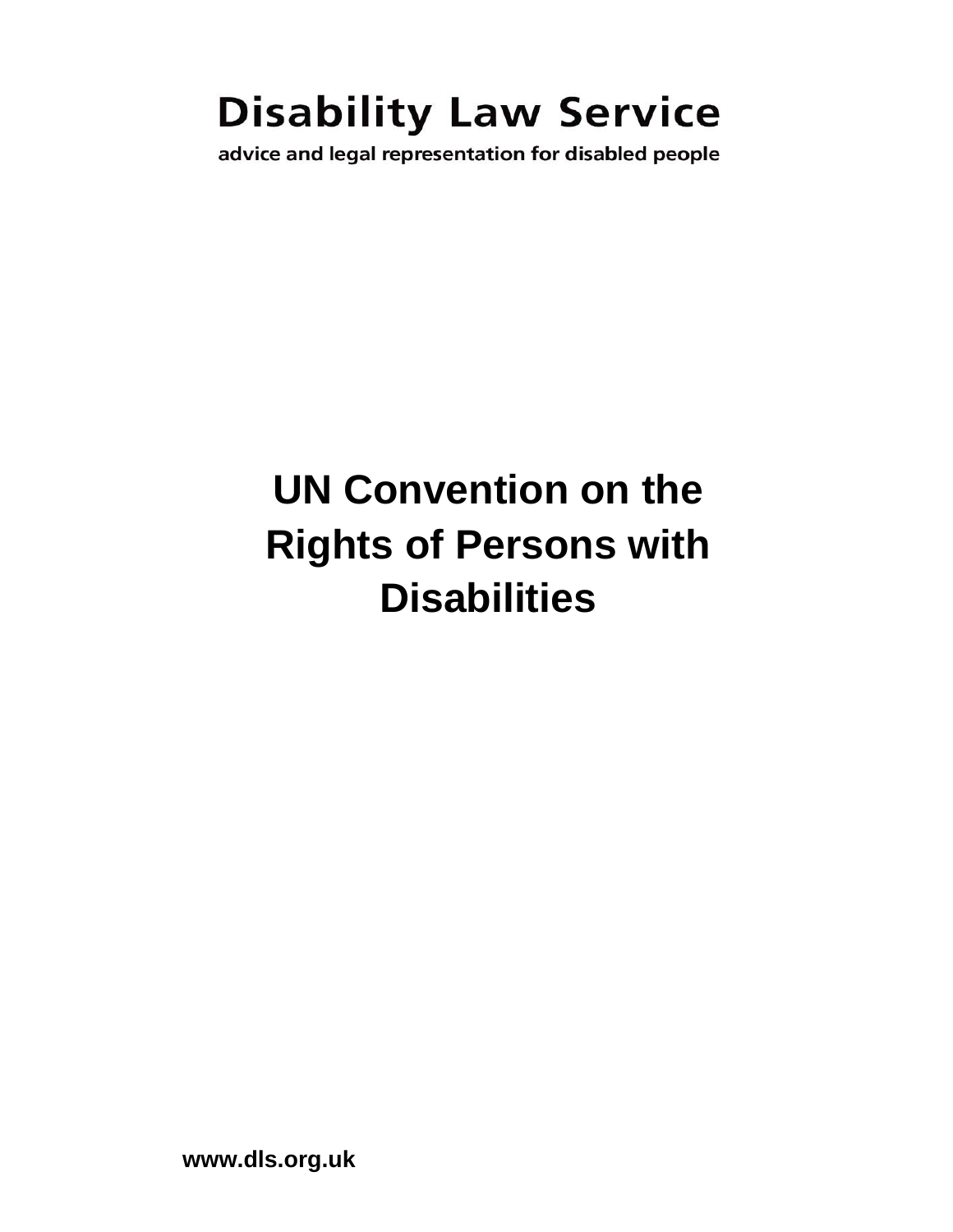# **UN Convention on the Rights of Persons with Disabilities**

Introduction

In June 2009 the United Kingdom Government ratified the UN Convention on the Rights of Persons with Disabilities and also ratified the optional protocol in August 2009. This means that it will need to report periodically to the Committee on the Rights of Persons with Disabilities. It also means persons with disabilities can make individual complaints to the Committee. You can find out how to do so online at Web: **www.un.org/disabilities** 

### Guiding Principles of the Convention

- a. Respect for inherent dignity, individual autonomy including the freedom to make one's own choices, and independence of persons
- b. Non-discrimination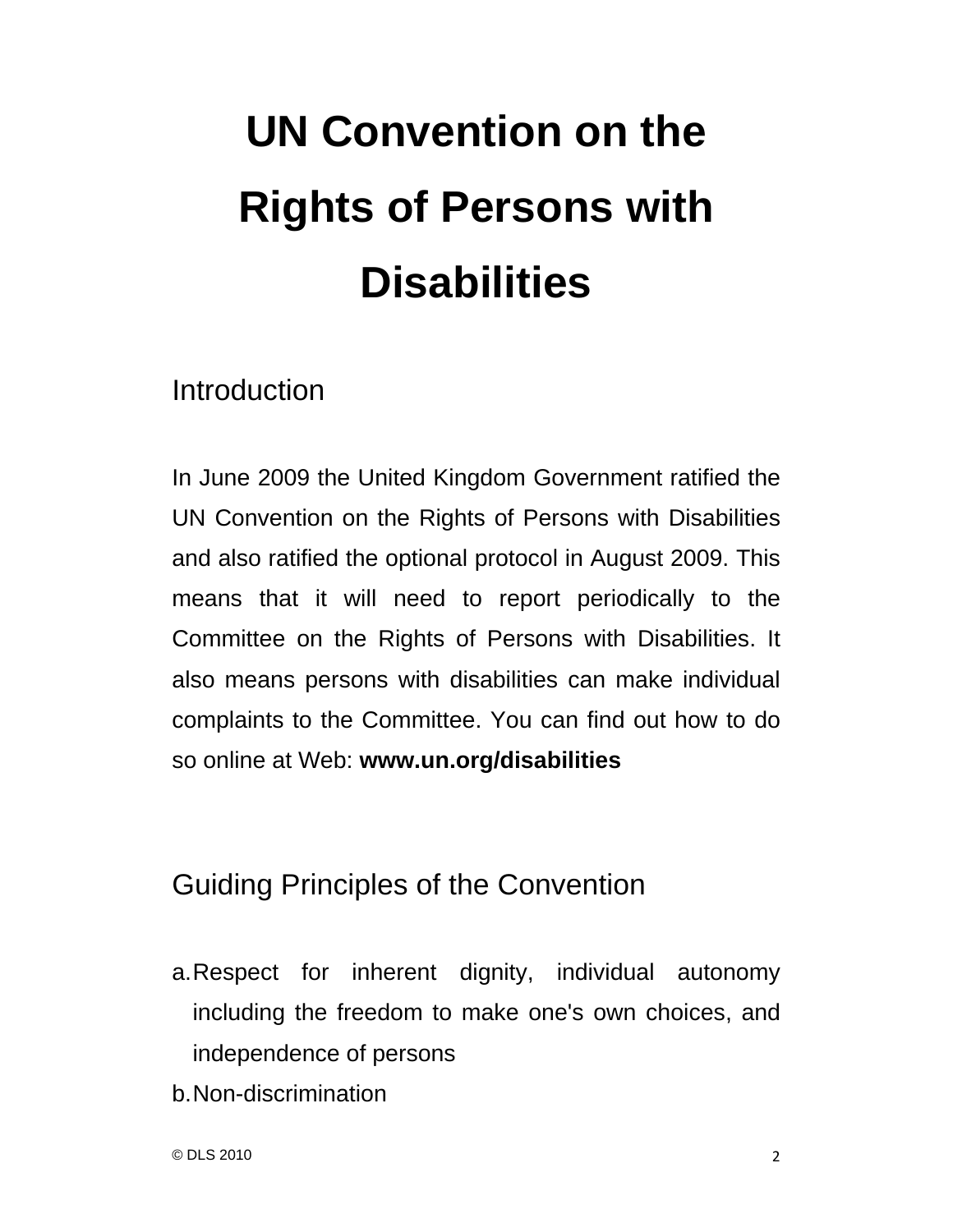- c. Full and effective participation and inclusion in society
- d. Respect for difference and acceptance of persons with disabilities as part of human diversity and humanity
- e. Equality of opportunity
- f. Accessibility
- g. Equality between men and women; **and**
- h. Respect for the evolving capacities of children with disabilities and respect for the right of children with disabilities to preserve their identities.

## Who qualifies for protection?

Article 1 states that: '*persons with disabilities include those who have long-term physical, mental, intellectual or sensory impairments which in interaction with various barriers may hinder their full and effective participation in society on an equal basis with others*'.

#### Examples of Rights

- equality before the law without discrimination
- right to life, liberty and security of the person
- equal recognition before the law and legal capacity
- freedom from torture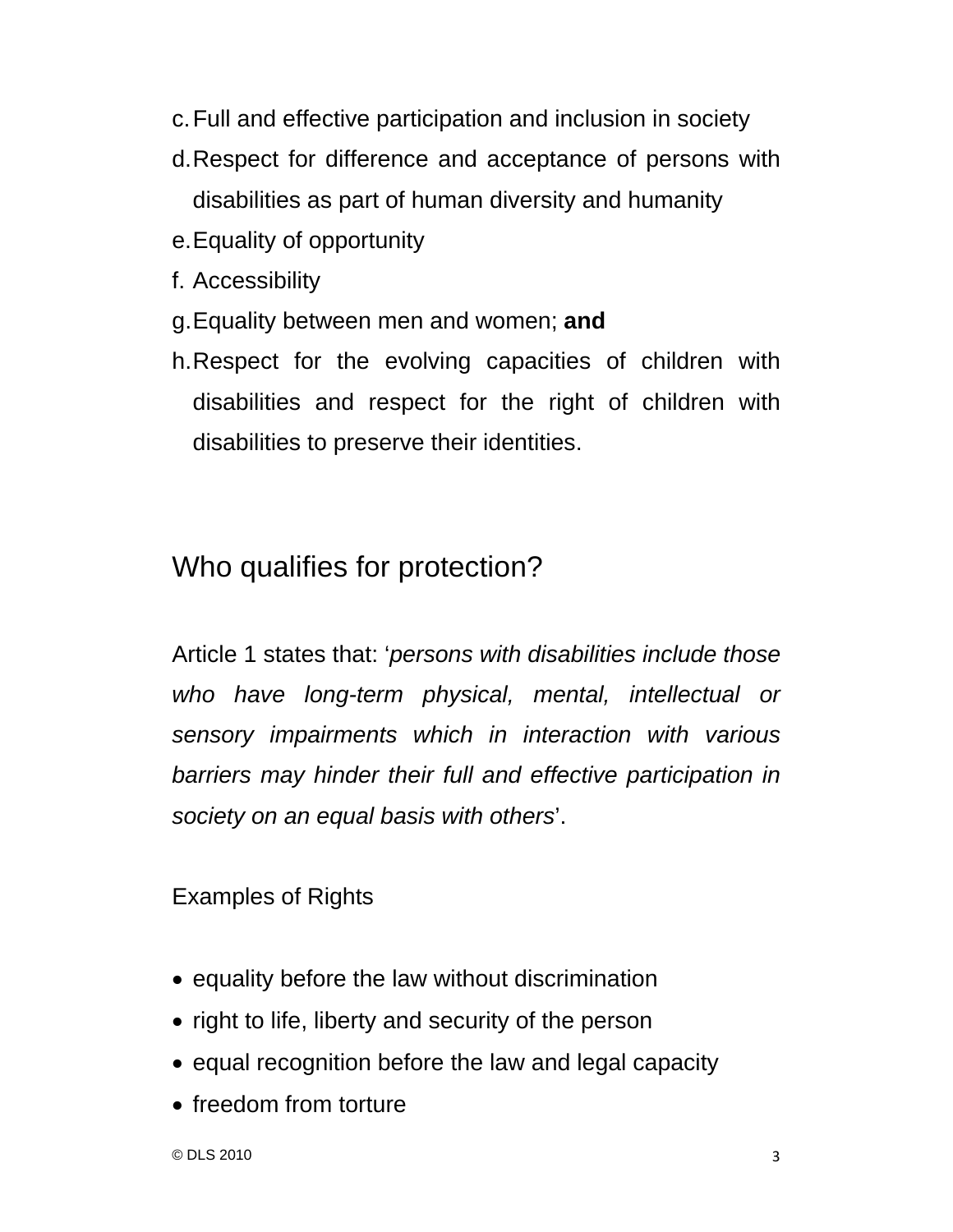- freedom from exploitation, violence and abuse
- right to respect physical and mental integrity
- freedom of movement and nationality
- right to live in the community
- freedom of expression and opinion
- respect for privacy
- respect for home and the family
- right to education
- right to health
- right to work
- right to an adequate standard of living
- right to participate in political and public life; **and**
- right to participate in cultural life

### Useful Contacts

### **United Nations Committee on the Rights of Persons with Disabilities**

Web: **www.un.org/disabilities**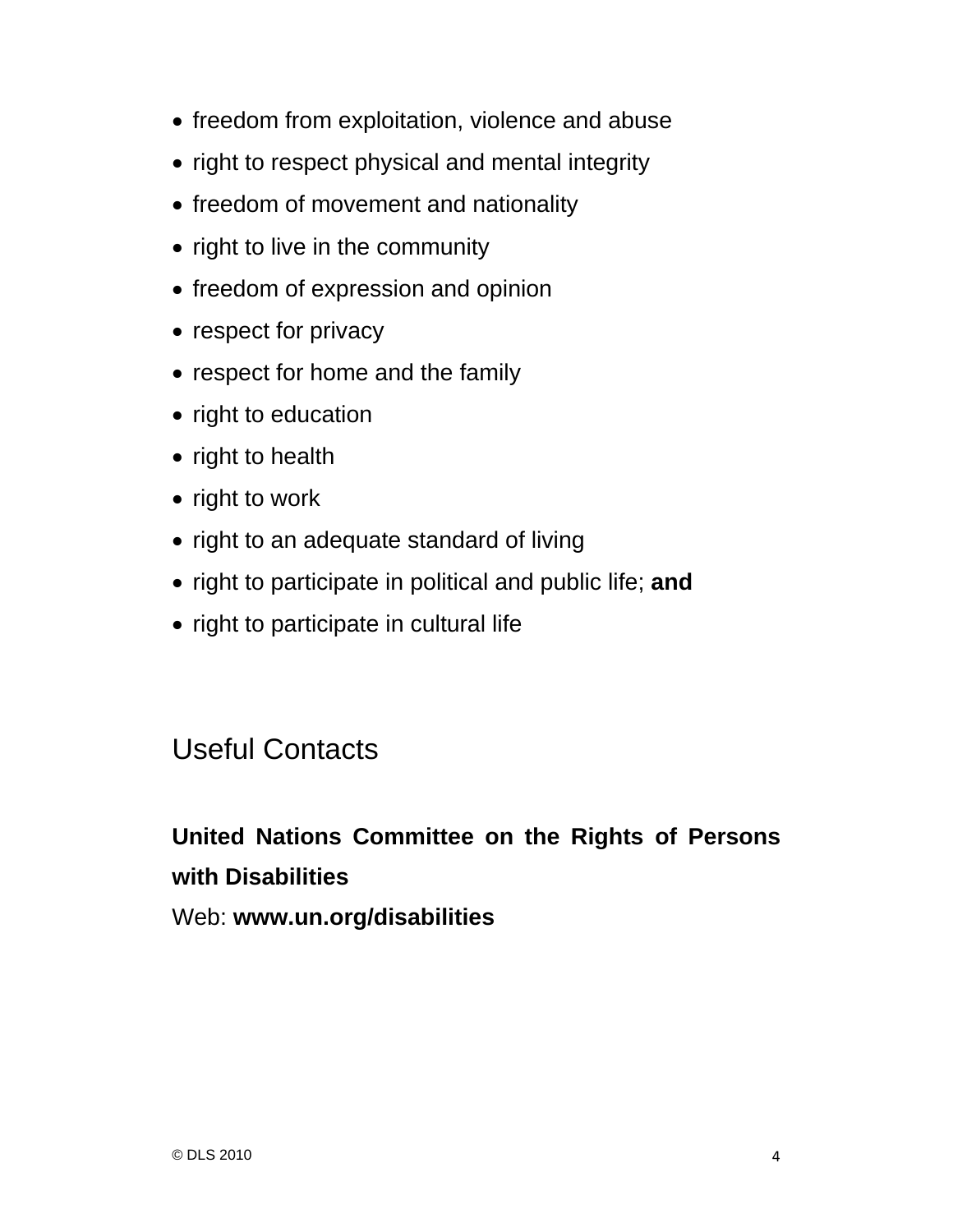**Equality and Human Rights Commission**  Web: **www.equalityhumanrights.com** 

**England** Tel: **0845 604 6610** Textphone: **0845 604 6620** 

**Scotland** Tel: **0845 604 5510** Textphone: **0845 604 5520** 

**Wales**  Tel: **0845 604 8810** Textphone: **0845 604 8820** 

**RADAR**  12 City Forum 250 City Road London EC1V 8AF

Tel: **020 7250 3222** 

Textphone: **020 7250 4119** 

Email**: radar@radar.org.uk**